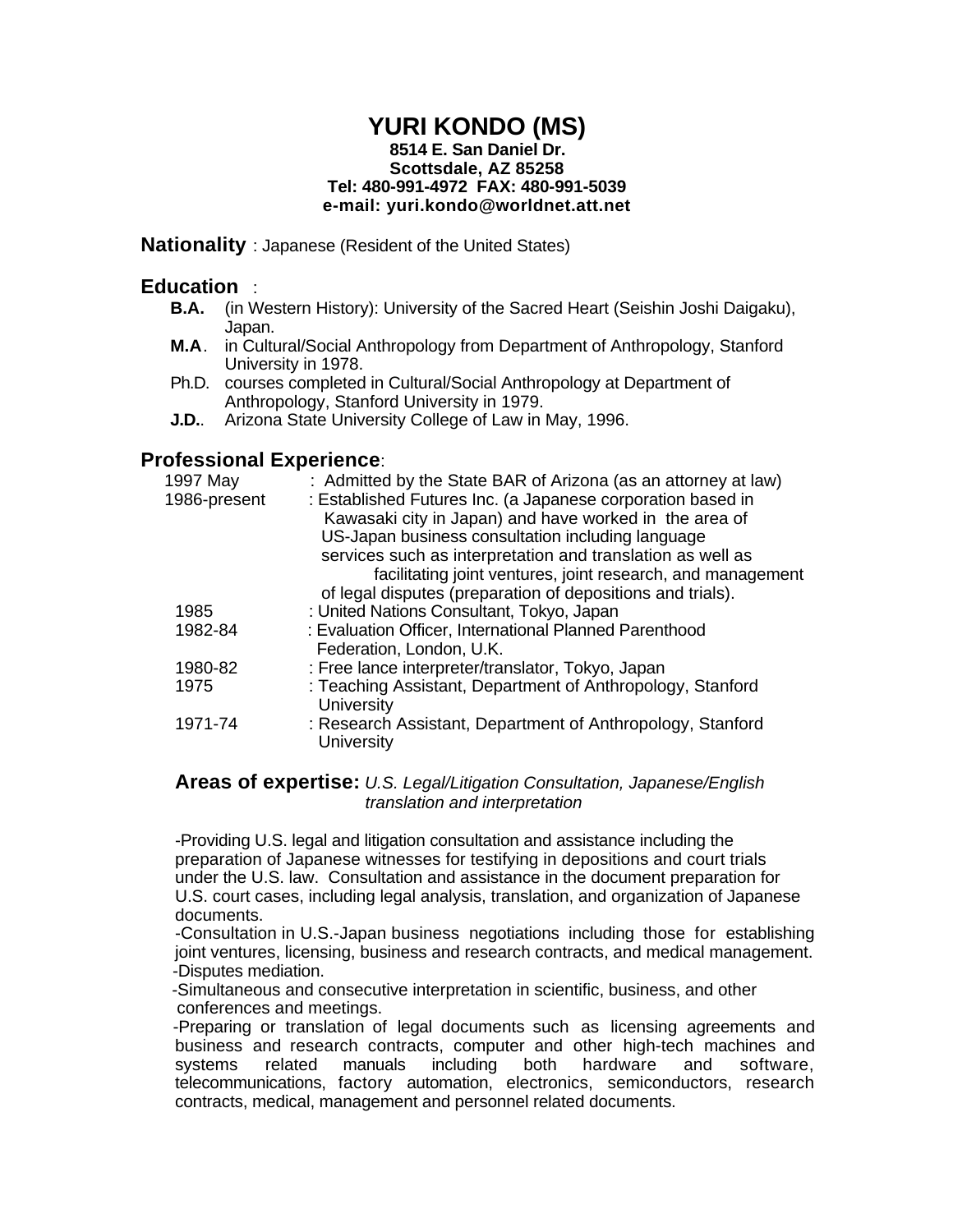# **Major Projects**:

**2001**: Fujitsu internal/global technical meetings simultaneous interpretation (global data

communication system related**)**, NTT Data/FDC technical meeting simultaneous interpretation (global financial data processing and communication system), Covisint auto e-commerce related translation (legal and website texts), Lexus/Toyota marketing focus group simultaneous interpretation

- 2000: Interpretation in the meetings to prepare a joint venture among NTT data/First Data Corporation and others (both technical and legal …involving the discussion on shareholders agreement, by-laws, articles of incorporation etc.), Interpretation in meetings of Lexus Division of Toyota involving focus group discussion, distributor meetings, Interpretation in NTT Data/NTT Communications meetings with Qwest, GE, and other U.S. corporations, Interpretation in a Canon preparatory meeting for an arbitration. Fujitsu internal/global technical meetings simultaneous interpretation, Focus group facilitator and interviewer for Cheskin (SF based marketing research company) involving the National Park Association, Duty Free, and other U.S. and Japanese corporations, Drafting/translating legal documents such as Articles of Incorporations, by-laws, Board of Directors and Shareholders Meetings Minutes for Commerce Center Japan and Teramoto and Partners Law Office in Japan
- 1999: Business meeting facilitation for Honda R&D, NTT Communications, litigation language assistance for Lyon and Lyon, simultaneous interpretation in business conferences for Lexus/Toyota Motor Corporation, translation and consultation in drafting licensing agreements and other legal documents for Teramoto and partners, drafting and translating financial and business results reports for Westec Securities Group, Commerce Center, Inc. and others.
- 1998: Legal/language consultation/assistance in various lawsuits (depositions and court trial interpretation): Fujitsu v. Samsung: ITC case, Sony Corp., Sony/Sony Pictures Entertainment v. MGM, Yamaichi v. Enplas etc. Medical, technical and business conference simultaneous interpretation: AchroMed, Hewlet Packard, The Gap
- 1997: Legal/language consultation/assistance in various lawsuits (deposition/court trial interpretation, preparation) and technical meetings (Achilles Corporation, Sony Corporation, Honda Motor Corporation of Japan, Morrison & Foerster LLP, Fish Richardson, Jackson Waker, Lyon and Lyon and others)
- 1996: Official Interpreter at trial for a patent infringement case (Sony v. Fairchild). (CCD/semiconductor related)
	- Honda Motor Corporation: simultaneous interpretation for Technical evaluation meetings, and technical visits.
	- Simultaneous interpretation for an internal medical/technical meetings of Otsuka Pharmaceutical.

American Suzuki Motor Corporation: preparation for depositions

IntelligentPad Consortium: translation of IntelligentPad Standard Specifications (for Internet users).

National Scientific University: translation and narration (dubbing into Japanese) of one of its lecture series : "Introduction to Netscape."